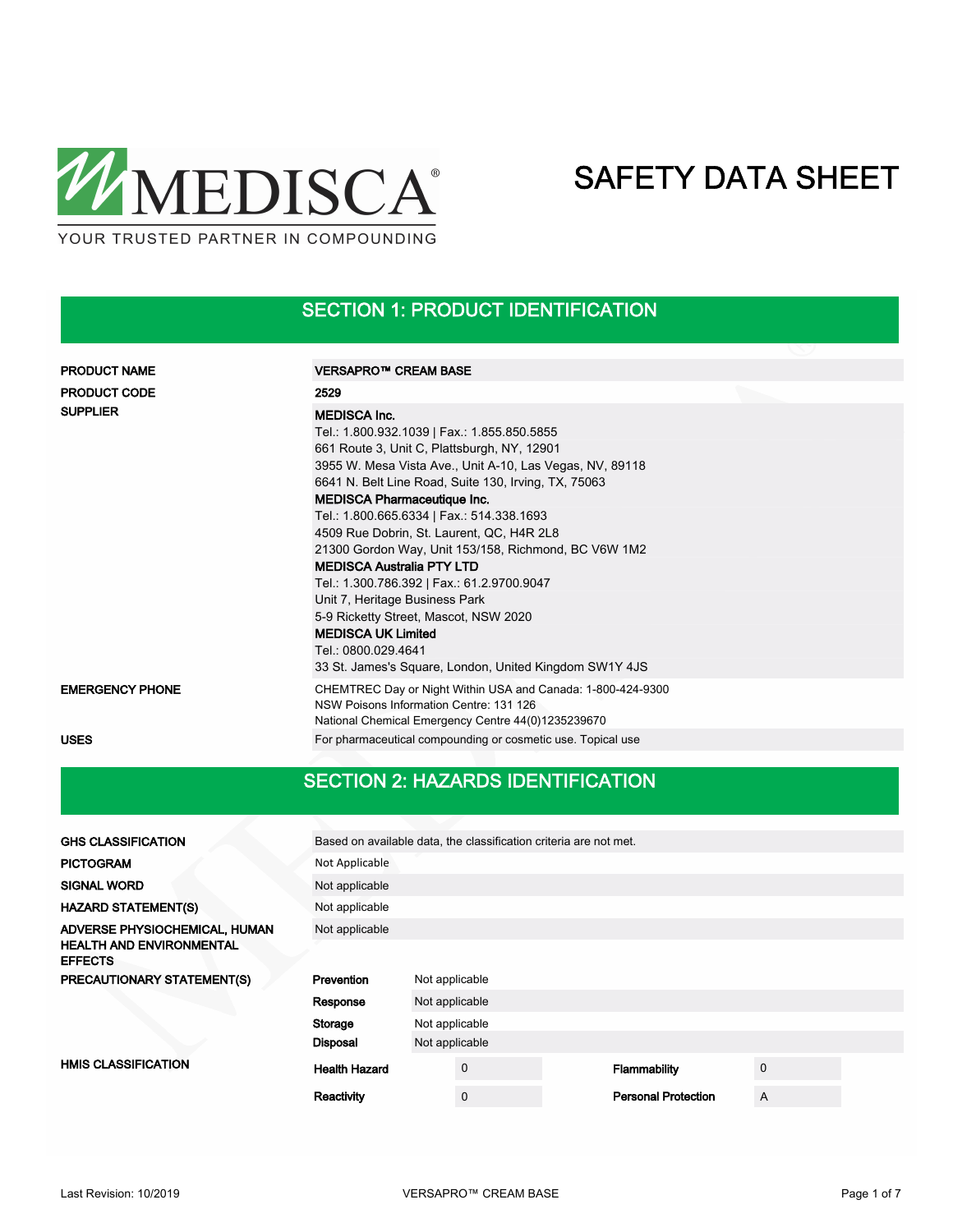

#### SECTION 3: COMPOSITION/INFORMATION ON INGREDIENTS

| <b>CHEMICAL NAME</b>        | Not applicable       |                   |                  |              |  |  |  |  |
|-----------------------------|----------------------|-------------------|------------------|--------------|--|--|--|--|
| <b>BOTANICAL NAME</b>       | Not applicable       |                   |                  |              |  |  |  |  |
| <b>SYNONYM</b>              | Not applicable       |                   |                  |              |  |  |  |  |
| <b>CHEMICAL FORMULA</b>     | Not applicable       |                   |                  |              |  |  |  |  |
| <b>CAS NUMBER</b>           | Not applicable       |                   |                  |              |  |  |  |  |
| <b>ALTERNATE CAS NUMBER</b> | Not applicable       |                   |                  |              |  |  |  |  |
| <b>MOLECULAR WEIGHT</b>     | Not applicable       |                   |                  |              |  |  |  |  |
| <b>COMPOSITION</b>          | <b>CHEMICAL NAME</b> | <b>CAS NUMBER</b> | <b>EC NUMBER</b> | % BY WEIGHT  |  |  |  |  |
|                             | Mixture              | Not applicable    | Not applicable   | *Proprietary |  |  |  |  |
|                             |                      |                   |                  |              |  |  |  |  |

There are no additional ingredients present which, within the current knowledge of the supplier and in the concentrations applicable, are classified as health hazards and hence require reporting in this section.

NOTES

\*Proprietary: Ingredients indicated as hazardous have been assessed under standards for workplace safety. In accordance with 29 CFR 1910.1200, the exact percentage composition of this mixture has been withheld as trade secret.

#### SECTION 4: FIRST-AID MEASURES

| IN CASE OF EYE CONTACT      | Flush with copious amounts of water for 15 minutes, separating eyelids with fingers. If irritation persists seek<br>medical aid.                                               |
|-----------------------------|--------------------------------------------------------------------------------------------------------------------------------------------------------------------------------|
| IN CASE OF SKIN CONTACT     | Not expected to be a hazard under normal use. Wash with soap and water if irritation occurs. Seek medical<br>attention if irritation develops and persists.                    |
| <b>IF SWALLOWED</b>         | Call a physician. Wash out mouth with water. Do not induce vomiting without medical advice.                                                                                    |
| IF INHALED                  | Not expected to be a hazard under normal use. Remove to fresh air. If not breathing, give artificial respiration.<br>If breathing is difficult, give oxygen. Call a physician. |
| <b>SYMPTOMS AND EFFECTS</b> | Not expected to present a significant hazard under anticipated conditions of normal use.                                                                                       |

#### SECTION 5: FIREFIGHTING MEASURES

| <b>SPECIFIC HAZARDS ARISING FROM</b><br>THE CHEMICAL                   | Not applicable                                                                                                                                                                      |
|------------------------------------------------------------------------|-------------------------------------------------------------------------------------------------------------------------------------------------------------------------------------|
| <b>FLAMMABLE PROPERTIES</b>                                            | May be combustible at high temperature                                                                                                                                              |
| <b>HAZARDOUS COMBUSTION PRODUCTS</b>                                   | Under fire conditions, hazardous fumes will be present.                                                                                                                             |
| <b>SUITABLE &amp; UNSUITABLE</b><br><b>EXTINGUISHING MEDIA</b>         | Small fire: dry chemical, CO <sub>2</sub> or water spray. Large fire: dry chemical, CO <sub>2</sub> , alcohol resistant foam or water<br>spray. Do not get water inside containers. |
| <b>PROTECTIVE EQUIPMENT AND</b><br><b>PRECAUTIONS FOR FIREFIGHTERS</b> | Wear self-contained breathing apparatus and protective clothing to prevent contact with skin and eyes.                                                                              |

#### SECTION 6: ACCIDENTAL RELEASE MEASURES

PERSONAL PRECAUTIONS

Wear respiratory protection. Avoid breathing vapours, mist or gas. Ensure adequate ventilation. Evacuate personnel to safe areas.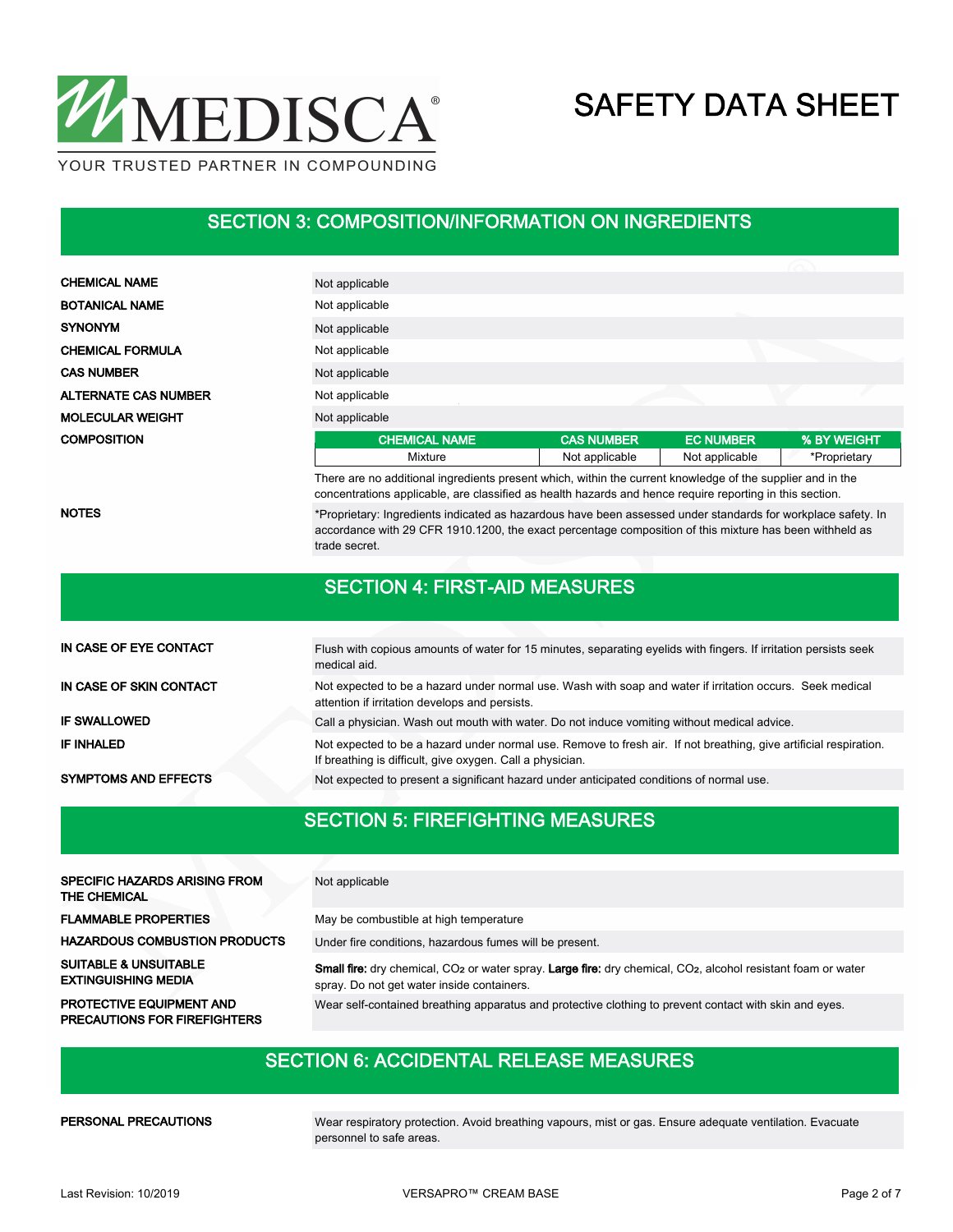

#### YOUR TRUSTED PARTNER IN COMPOUNDING

| <b>METHODS &amp; MATERIAL FOR</b><br><b>CONTAINMENT</b> | On land, sweep or shovel into suitable containers.                                                                                                                                                                                                                                                                                                                                                                            |  |  |  |  |
|---------------------------------------------------------|-------------------------------------------------------------------------------------------------------------------------------------------------------------------------------------------------------------------------------------------------------------------------------------------------------------------------------------------------------------------------------------------------------------------------------|--|--|--|--|
| <b>CLEANUP PROCEDURE</b>                                | Shut off all sources of ignition. Evacuate the area. Wear respirator, chemical safety goggles, rubber boots and<br>heavy rubber gloves. If necessary, employ water fog to disperse the vapors. Absorb the matter with compatible<br>vermiculite or other absorbing material. Place in a suitable container and retain for disposal. Ventilate and clean<br>the affected area. Do not flush into sewerage system or to drains. |  |  |  |  |
| REFERENCE TO OTHER SECTIONS                             | See Section 7 for information on safe handling. See Section 8 for information on personal protection equipment.<br>See Section 13 for disposal information.                                                                                                                                                                                                                                                                   |  |  |  |  |
|                                                         | <b>SECTION 7: HANDLING AND STORAGE</b>                                                                                                                                                                                                                                                                                                                                                                                        |  |  |  |  |
|                                                         |                                                                                                                                                                                                                                                                                                                                                                                                                               |  |  |  |  |
| <b>PRECAUTIONS FOR SAFE HANDLING</b>                    | Do not inhale. Avoid contact with eyes, skin and clothing. Avoid prolonged or repeated exposure. Wash<br>thoroughly after handling. Store away from incompatible materials, in a well ventilated area. Eliminate all                                                                                                                                                                                                          |  |  |  |  |

| PRECAUTIONS FOR SAFE HANDLING      | Do not inhale. Avoid contact with eyes, skin and clothing. Avoid prolonged or repeated exposure. Wash<br>thoroughly after handling. Store away from incompatible materials, in a well-ventilated area. Eliminate all<br>sources of ignition. Store in accordance with local regulations. Do not store in unlabeled containers.<br>Containers that have been opened must be carefully resealed and kept upright to prevent leakage. Use<br>appropriate containment to avoid environmental contamination.                                                                                                                                                        |
|------------------------------------|----------------------------------------------------------------------------------------------------------------------------------------------------------------------------------------------------------------------------------------------------------------------------------------------------------------------------------------------------------------------------------------------------------------------------------------------------------------------------------------------------------------------------------------------------------------------------------------------------------------------------------------------------------------|
| <b>CONDITIONS FOR SAFE STORAGE</b> | Store away from incompatible materials, in a well-ventilated area. Eliminate all sources of ignition. Store in<br>accordance with local regulations. Do not store in unlabeled containers. Containers that have been opened<br>must be carefully resealed and kept upright to prevent leakage. Use appropriate containment to avoid<br>environmental contamination.                                                                                                                                                                                                                                                                                            |
| <b>STORAGE CONDITIONS</b>          | Store in original container, tightly sealed, protected from direct sunlight and moisture.<br>Controlled room temperature indicates a temperature 20° to 25°C (68° to 77°F); that results in a mean kinetic<br>temperature calculated to be not more than 25°C; and that allows for excursions between 15° and 30°C (59°<br>and 86°F) that are experienced in pharmacies, hospitals, and warehouses. Provided the mean kinetic<br>temperature remains in the allowed range, transient spikes up to $40^{\circ}$ C (104 $^{\circ}$ F) are permitted as long as they do<br>not exceed 24 hours.<br>Keep in well-closed containers at controlled room temperature. |
| <b>SPECIFIC END USE(S)</b>         | See Section 1                                                                                                                                                                                                                                                                                                                                                                                                                                                                                                                                                                                                                                                  |

#### SECTION 8: EXPOSURE CONTROLS/ PERSONAL PROTECTION

#### Chemical Name: Mixture CAS #: Not applicable

|                          | <b>TWA</b> | Ceiling | <b>STEL</b> | <b>REL</b> | <b>IDLH</b>              | <b>Remarks</b>           |
|--------------------------|------------|---------|-------------|------------|--------------------------|--------------------------|
| <b>OSHA PEL</b>          | N/L        | N/L     |             | -          |                          |                          |
| <b>ACGIH TLV</b>         | N/L        | N/L     | N/L         | -          | $\overline{\phantom{0}}$ | $\overline{\phantom{0}}$ |
| <b>NIOSH</b>             | N/L        | N/L     | IN/L        | N/L        | N/L                      |                          |
| <b>AIHA WEEL</b>         | N/L        | N/L     | N/L         | -          |                          |                          |
| Safe Work Australia HSIS | N/L        | N/L     | N/L         | -          | $\overline{\phantom{0}}$ | $\overline{\phantom{a}}$ |
| <b>HSE</b>               | N/L        | N/L     | N/L         | -          | -                        | $\overline{\phantom{0}}$ |
| <b>GESTIS</b>            | N/L        | N/L     | N/L         |            |                          |                          |

N/L = Not Listed

#### EXPOSURE GUIDELINES

Consult local authorities for provincial or state exposure limits. Particulates not otherwise regulated, respirable fraction: 5 mg/m<sup>3</sup>

PERSONAL PROTECTIVE EQUIPMENT

Eyes: Wear appropriate protective eyeglasses or chemical safety goggles as described by WHMIS or OSHA's eye and face protection regulations in 29 CFR 1910.133 or European Standard EN166. Skin: Wear appropriate gloves to prevent skin exposure. Clothing: Wear appropriate protective clothing to minimize contact with skin. Respirators: Follow WHMIS or OSHA respirator regulations found in 29 CFR 1910.134 or European Standard EN 149. Use a NIOSH/MSHA or European Standard EN 149 approved respirator if exposure limits are exceeded or if irritation or other symptoms are experienced. Thermal Hazards: For products representing a thermal hazard, appropriate Personal Protective Equipment should be used.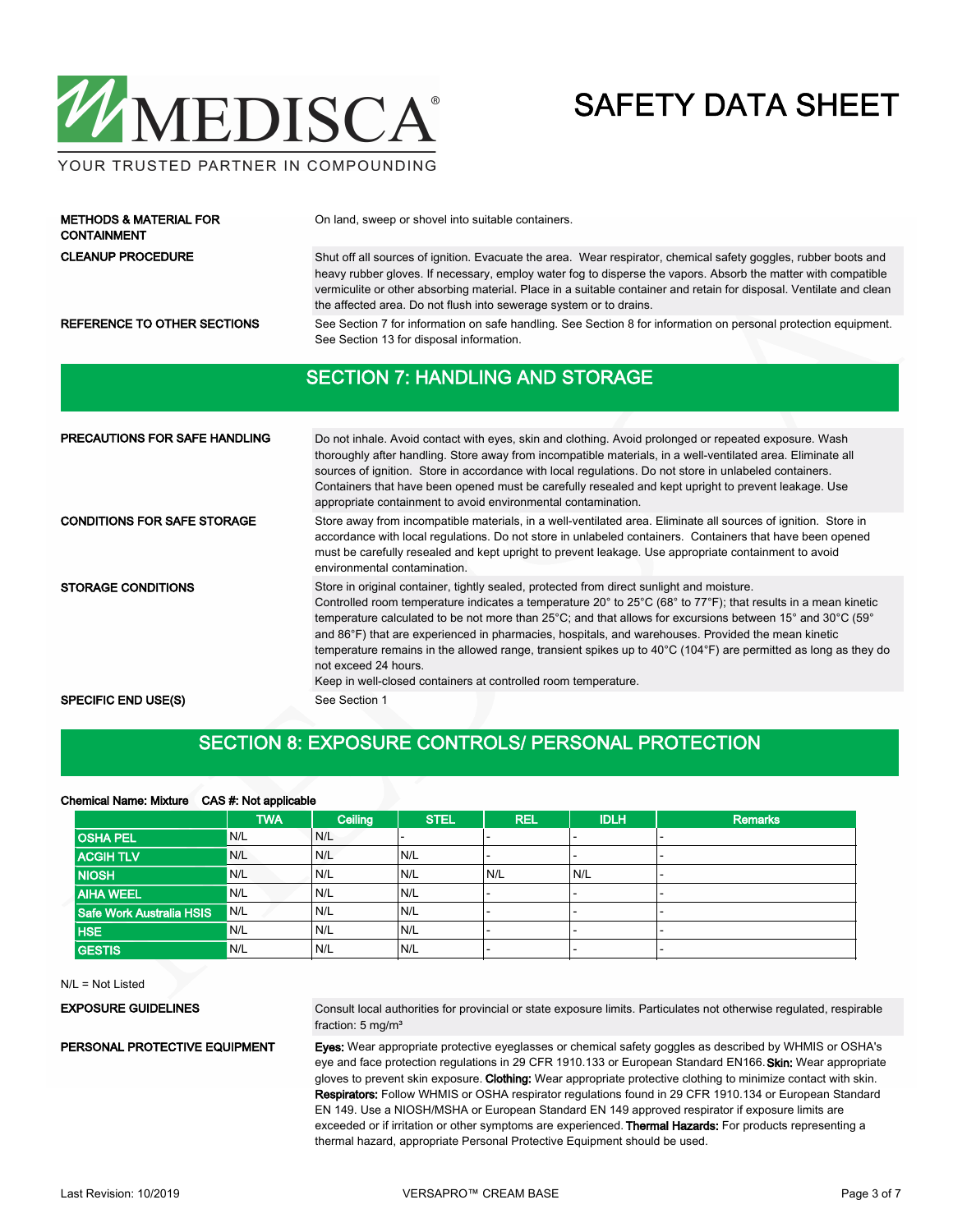

YOUR TRUSTED PARTNER IN COMPOUNDING

SPECIFIC ENGINEERING CONTROLS Not needed for normal use. Operate according to good working practices.

### SECTION 9: PHYSICAL AND CHEMICAL PROPERTIES

| PHYSICAL STATE                             | Solid |                                                   |  |                                                      |                                  |  |                                                      |                                  |  |
|--------------------------------------------|-------|---------------------------------------------------|--|------------------------------------------------------|----------------------------------|--|------------------------------------------------------|----------------------------------|--|
| <b>DESCRIPTION</b>                         |       | White, smooth, shiny, viscous cream. Is odorless. |  |                                                      |                                  |  |                                                      |                                  |  |
| <b>SOLUBILITY</b>                          |       | Not available                                     |  |                                                      |                                  |  |                                                      |                                  |  |
| <b>ODOR</b>                                |       | Odorless at room temperature.                     |  |                                                      |                                  |  |                                                      |                                  |  |
| <b>FLAMMABILITY</b>                        |       | May be combustible at high temperature            |  |                                                      |                                  |  |                                                      |                                  |  |
| <b>AUTO-IGNITION</b><br><b>TEMPERATURE</b> |       | Not available                                     |  | <b>BOILING POINT</b>                                 | Not available                    |  | <b>DECOMPOSITION</b><br><b>TEMPERATURE</b>           | Not available                    |  |
| <b>EVAPORATION RATE</b>                    |       | Not available                                     |  | <b>EXPLOSIVE LIMIT</b>                               | Not available                    |  | <b>FLASH POINT</b>                                   | Not available                    |  |
| log P<br>(OCTANOL-WATER)                   |       | Not available                                     |  | <b>LOWER FLAMMABLE/</b><br><b>EXPLOSIVE LIMIT(S)</b> | Not available                    |  | <b>MELTING/FREEZING</b><br><b>POINT</b>              | Not available                    |  |
| <b>ODOR THRESHOLD</b>                      |       | Not available                                     |  | <b>OXIDIZING PROPERTY</b>                            | Not available                    |  | pH                                                   | $4.25 - 5.50$<br>$(25^{\circ}C)$ |  |
| <b>RELATIVE DENSITY</b><br>$(WATER = 1)$   |       | Not available                                     |  | <b>SPECIFIC GRAVITY</b>                              | $0.96 - 1.10$<br>$(25^{\circ}C)$ |  | <b>UPPER FLAMMABLE/</b><br><b>EXPLOSIVE LIMIT(S)</b> | Not available                    |  |
| <b>VAPOR DENSITY</b><br>$(AIR = 1)$        |       | Not available                                     |  | <b>VAPOR PRESSURE</b>                                | Not available                    |  | <b>VISCOSITY</b>                                     | Not available                    |  |

The physical data presented above are typical values and should not be construed as a specification.

#### SECTION 10: STABILITY AND REACTIVITY

| <b>REACTIVITY</b>                                 | Not established                                                                           |
|---------------------------------------------------|-------------------------------------------------------------------------------------------|
| <b>CHEMICAL STABILITY</b>                         | Stable under recommended storage conditions                                               |
| <b>INCOMPATIBLE MATERIALS</b>                     | Strong oxidants                                                                           |
| <b>HAZARDOUS DECOMPOSITION</b><br><b>PRODUCTS</b> | Toxic fumes of carbon monoxide, carbon dioxide, nitrogen oxides and other gases may occur |
| <b>HAZARDOUS POLYMERIZATION</b>                   | Will not occur                                                                            |
| POSSIBLITY OF HAZARDOUS<br><b>REACTION</b>        | Not established                                                                           |
| <b>CONDITIONS TO AVOID</b>                        | Moisture, sunlight and extreme temperatures                                               |

### **SECTION 11: TOXICOLOGICAL INFORMATION**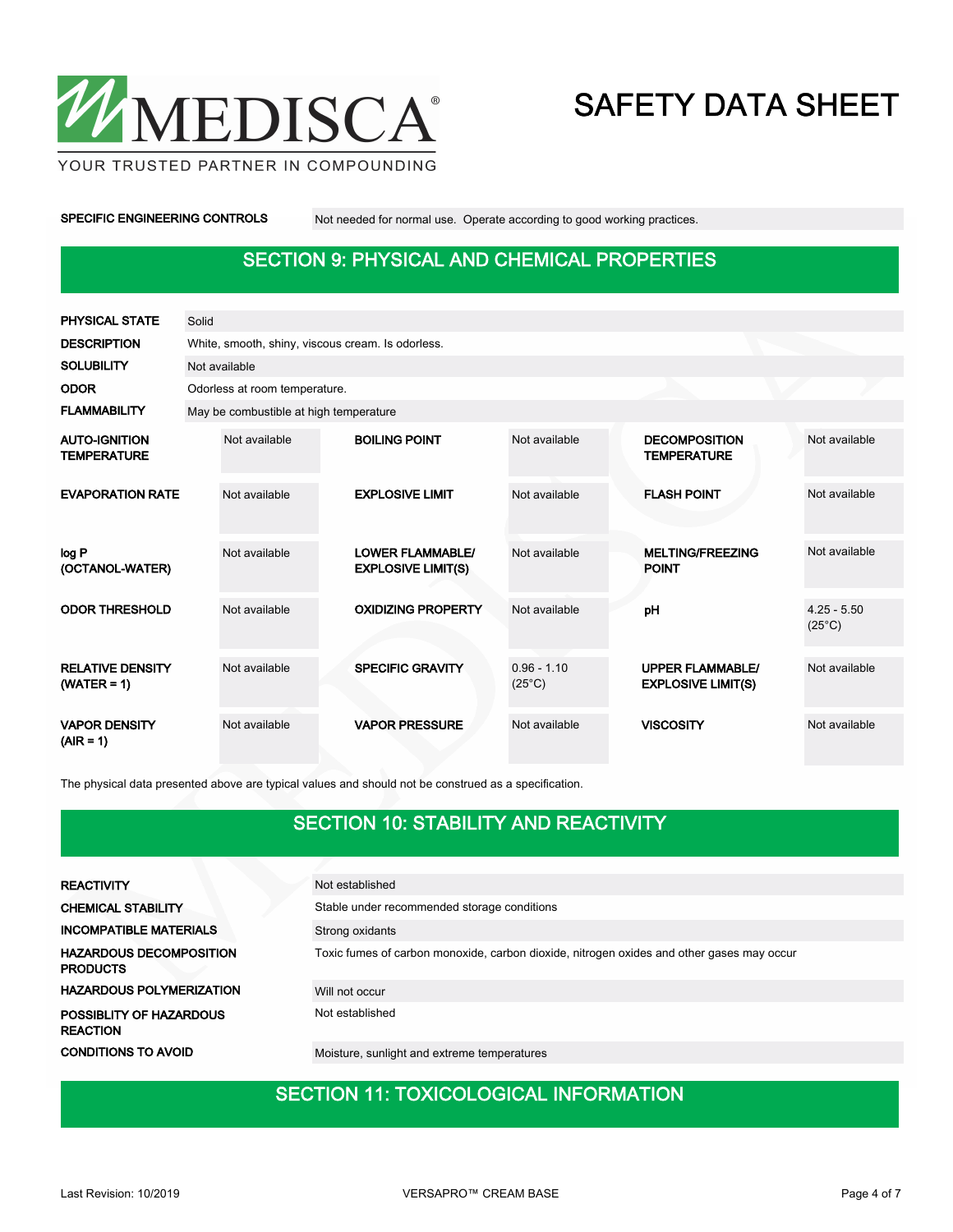

YOUR TRUSTED PARTNER IN COMPOUNDING

| <b>ACUTE TOXICITY</b>                                               | Oral: Rat: LD50: (mg/kg): Not available<br>Dermal: Rabbit LD50: (mg/kg): Not available<br>Inhalation: Rat: LC50: (mg/L/4hr): Not available |                                                                                                                                                                                                                                                                                                     |  |  |  |  |
|---------------------------------------------------------------------|--------------------------------------------------------------------------------------------------------------------------------------------|-----------------------------------------------------------------------------------------------------------------------------------------------------------------------------------------------------------------------------------------------------------------------------------------------------|--|--|--|--|
| <b>SKIN CORROSION/IRRITATION</b>                                    | Based on available data, the classification criteria are not met.<br>Human repeat insult patch test (HRIPT): no reactions observed.        |                                                                                                                                                                                                                                                                                                     |  |  |  |  |
| <b>SERIOUS EYE DAMAGE/EYE</b><br><b>IRRITATION</b>                  | Due to lack of data the classification is not possible.                                                                                    |                                                                                                                                                                                                                                                                                                     |  |  |  |  |
| <b>RESPIRATORY SENSITIZATION</b>                                    | Due to lack of data the classification is not possible.                                                                                    |                                                                                                                                                                                                                                                                                                     |  |  |  |  |
| <b>SKIN SENSITIZATION</b>                                           |                                                                                                                                            | Based on available data, the classification criteria are not met.<br>Human repeat insult patch test (HRIPT): Not a skin sensitizer.                                                                                                                                                                 |  |  |  |  |
| <b>GERM CELL MUTAGENICITY</b>                                       |                                                                                                                                            | Due to lack of data the classification is not possible.                                                                                                                                                                                                                                             |  |  |  |  |
| <b>CARCINOGENICITY</b>                                              | <b>OSHA</b>                                                                                                                                | No component of this product, present at $\geq 0.1\%$ , is listed.                                                                                                                                                                                                                                  |  |  |  |  |
|                                                                     | <b>NTP</b>                                                                                                                                 | No component of this product, present at $\geq 0.1\%$ , is listed.                                                                                                                                                                                                                                  |  |  |  |  |
|                                                                     | <b>IARC</b>                                                                                                                                | ALOE BARBADENSIS LEAF JUICE is listed in group 2B (possibly carcinogenic to humans).<br>No other component of this product, present at ≥0.1% has been evaluated.                                                                                                                                    |  |  |  |  |
|                                                                     | California<br>Proposition 65                                                                                                               | This product contains the following chemical known to the State of California to cause<br>cancer: ALOE BARBADENSIS LEAF JUICE<br>No other component of this product, present at $\geq 0.1\%$ is known to the State of California to<br>cause cancer, birth defects, or any other reproductive harm. |  |  |  |  |
| ADDITIONAL CARCINOGENICITY<br><b>INFORMATION</b>                    |                                                                                                                                            | Due to lack of data the classification is not possible.                                                                                                                                                                                                                                             |  |  |  |  |
| <b>REPRODUCTIVE TOXICITY</b>                                        |                                                                                                                                            | Due to lack of data the classification is not possible.                                                                                                                                                                                                                                             |  |  |  |  |
| <b>SPECIFIC TARGET ORGAN TOXICITY -</b><br><b>SINGLE EXPOSURE</b>   | Due to lack of data the classification is not possible.                                                                                    |                                                                                                                                                                                                                                                                                                     |  |  |  |  |
| <b>SPECIFIC TARGET ORGAN TOXICITY -</b><br><b>REPEATED EXPOSURE</b> | Due to lack of data the classification is not possible.                                                                                    |                                                                                                                                                                                                                                                                                                     |  |  |  |  |
| <b>ASPIRATION HAZARDS</b>                                           | Due to lack of data the classification is not possible.                                                                                    |                                                                                                                                                                                                                                                                                                     |  |  |  |  |
| <b>SIGNS AND SYMPTOMS OF</b><br><b>EXPOSURE</b>                     | Not expected to present a significant hazard under anticipated conditions of normal use.                                                   |                                                                                                                                                                                                                                                                                                     |  |  |  |  |
| POTENTIAL HEALTH EFFECTS                                            | Inhalation                                                                                                                                 | Not expected to present a significant hazard under anticipated conditions of normal use.                                                                                                                                                                                                            |  |  |  |  |
|                                                                     | Ingestion                                                                                                                                  | Maybe be harmful if swallowed.                                                                                                                                                                                                                                                                      |  |  |  |  |
|                                                                     | Skin                                                                                                                                       | Not expected to present a significant hazard under anticipated conditions of normal use. May<br>cause skin irritation.                                                                                                                                                                              |  |  |  |  |
|                                                                     | Eyes                                                                                                                                       | May cause eye irritation.                                                                                                                                                                                                                                                                           |  |  |  |  |

### SECTION 12: ECOLOGICAL INFORMATION

| <b>TOXICITY</b>                  | EC50: 48 Hr: Crustacea: (mg/L): Not available<br>LC50: 96 Hr: Fish: (mg/L): Not available<br>EC50: 72 or 96 Hr: Algae (or other aqua plants): (mg/L): Not available |
|----------------------------------|---------------------------------------------------------------------------------------------------------------------------------------------------------------------|
| PERSISTENCE AND DEGRADABILITY    | Not available                                                                                                                                                       |
| <b>BIOACCUMULATIVE POTENTIAL</b> | Not available                                                                                                                                                       |
| <b>MOBILITY IN SOIL</b>          | Not available                                                                                                                                                       |
| OTHER ADVERSE EFFECTS            | Not available                                                                                                                                                       |
|                                  | This product is not intended to be released into the environment                                                                                                    |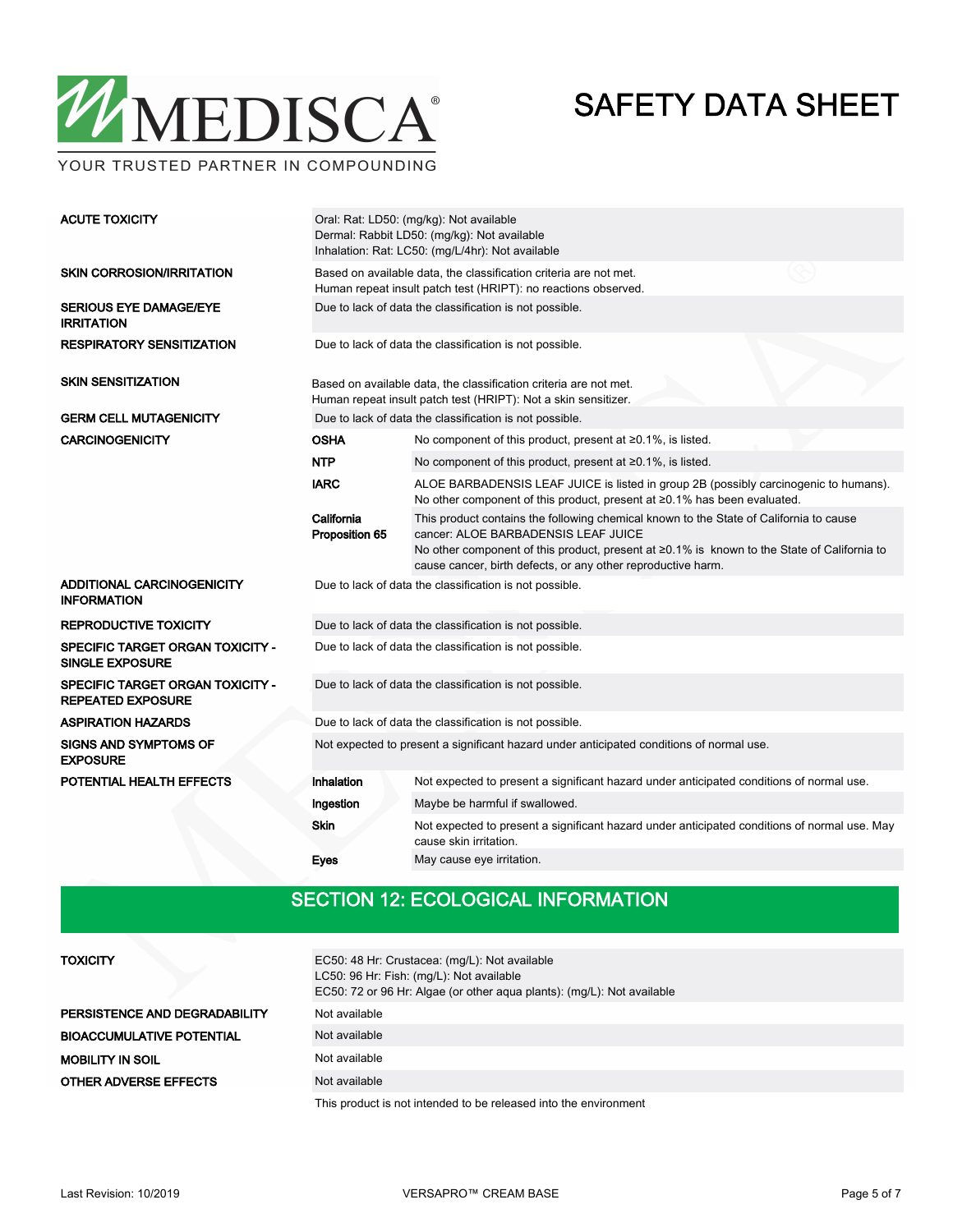

### SECTION 13: DISPOSAL CONSIDERATIONS

WASTE DISPOSAL **Dispose of in accordance with federal / local laws and regulations**. Avoid release into the environment.

### SECTION 14: TRANSPORT INFORMATION

| UN PROPER SHIPPING NAME                                                                                   | Not dangerous good |  |
|-----------------------------------------------------------------------------------------------------------|--------------------|--|
| <b>UN NUMBER</b>                                                                                          | Not applicable     |  |
| <b>CLASS</b>                                                                                              | Not applicable     |  |
| <b>PACKING GROUP</b>                                                                                      | Not applicable     |  |
|                                                                                                           |                    |  |
| <b>AUSTRALIA</b>                                                                                          |                    |  |
| <b>HAZCHEM</b>                                                                                            | Not Applicable     |  |
| <u>EU</u><br><b>TRANSPORT IN BULK ACCORDING TO</b><br>ANNEX II OF MARPOL 73/78 AND THE<br><b>IBC CODE</b> | Not Listed         |  |
| <b>ENVIRONMENTAL HAZARDS</b>                                                                              | Not available      |  |
| SPECIAL SHIPPING INFORMATION                                                                              | Not applicable     |  |
|                                                                                                           |                    |  |

### SECTION 15: REGULATORY INFORMATION

#### UNITED STATES REGULATIONS

| <b>Chemical Name</b><br>& CAS | <b>CERCLA</b><br><b>40 CFR</b><br>Part 302.4 | SARA (Title III)<br><b>40 CFR</b><br>Part 372.65 | <b>Appendix A</b> | EPA 40 CFR Part 355<br>Appendix B | l Pennsvivania <sup>i</sup> | Right-to-know<br><b>New Jersey</b> | Massachusetts | California<br>Prop 65 |
|-------------------------------|----------------------------------------------|--------------------------------------------------|-------------------|-----------------------------------|-----------------------------|------------------------------------|---------------|-----------------------|
| GLYCERIN, 56-81-5             | N/L                                          | N/L                                              | N/L               | N/L                               |                             |                                    |               | N/L                   |

 $N/L = Not$  Listed;  $X =$  Listed

#### AUSTRALIAN REGULATIONS

| <b>Chemical Name</b><br>& CAS | <b>Poisons and Therapeutic</b><br><b>Goods Requlation</b> | Therapeutic Goods <sup>1</sup><br>Act | Code of Practices -<br><b>Illicit Drug</b><br><b>Precursors</b> |  |
|-------------------------------|-----------------------------------------------------------|---------------------------------------|-----------------------------------------------------------------|--|
| GLYCERIN, 56-81-5             | N/L                                                       | N/L                                   | N/L                                                             |  |

N/L = Not Listed

#### EU REGULATIONS

| <b>Chemical Name</b><br>& CAS | <b>REACH</b><br><b>ANNEX</b><br>XVII | <b>REACH</b><br><b>ANNEX</b><br>XIV | EC<br>1005/2009 | EC.<br>850/2004 | EС<br>1107/2009 | EC<br>649/2012 | EC<br>12012/118 |
|-------------------------------|--------------------------------------|-------------------------------------|-----------------|-----------------|-----------------|----------------|-----------------|
| GLYCERIN, 56-81-5             | N/L                                  | N/L                                 | N/L             | N/L             | N/L             | N/L            | N/L             |

N/L = Not Listed; X = Listed

Any EU regulation not listed above is not applicable to this product.